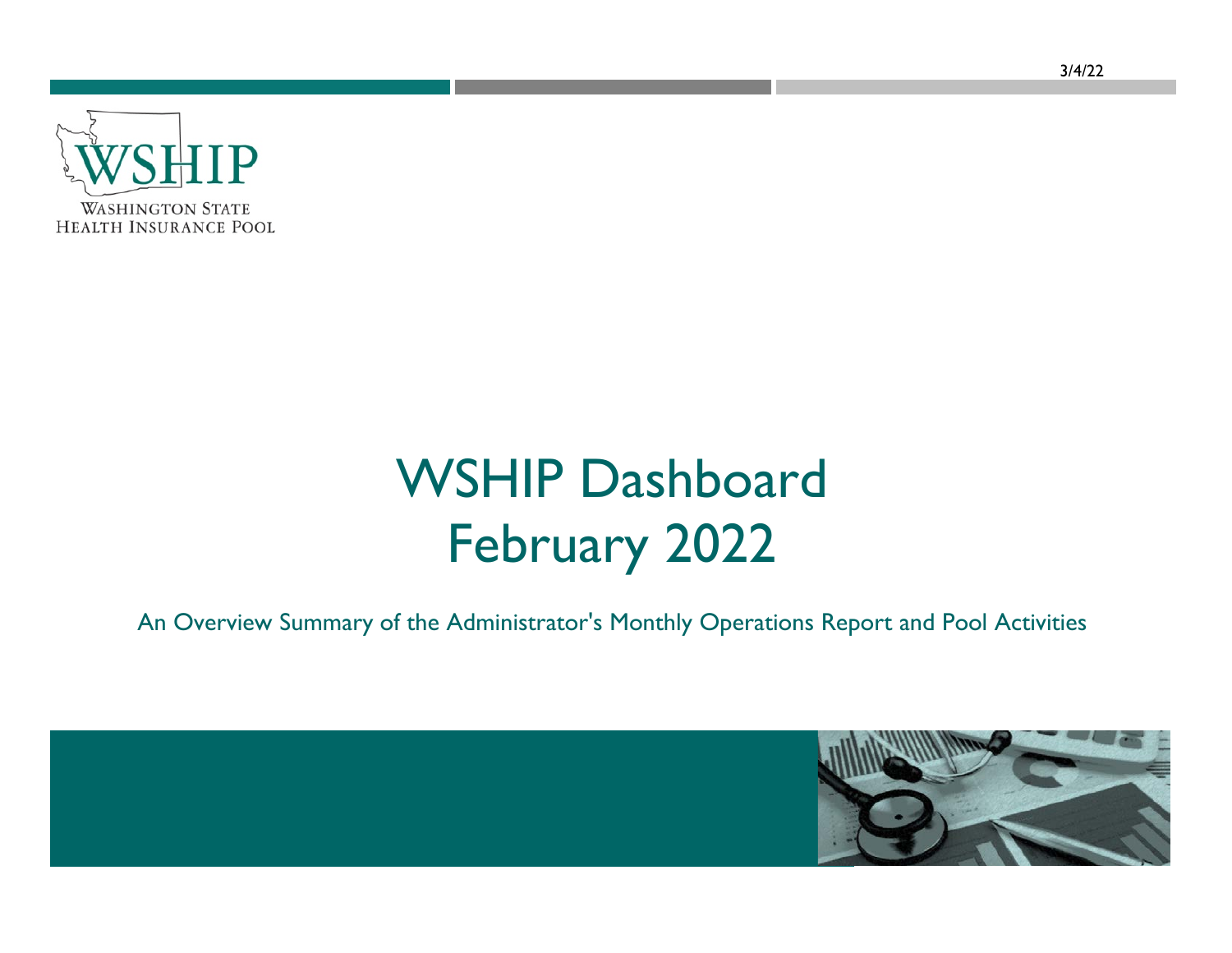## Enrollment Summary



| <b>Individuals</b>       | Feb-21   | $Mar-21$             | Apr-21    | $May-21$  | $ un-2 $            | $ ul-2 $  | Aug-21                           | $Sep-21$  | $Oct-21$  | $Nov-21$              | $Dec-21$  | $lan-22$  | $Feb-22$  |
|--------------------------|----------|----------------------|-----------|-----------|---------------------|-----------|----------------------------------|-----------|-----------|-----------------------|-----------|-----------|-----------|
| <b>Total Enrollment</b>  | 1309     | 1285                 | 1268      | 1247      | 1239                | 1224      | 1173                             | 1143      | 1062      | 1057                  | 1051      | 10331     | 1000      |
| 3rd Party Sponsorship    |          | $842(64%)$ 828 (64%) | 813(64%)  |           | 792 (64%) 787 (64%) |           | $776(63%)$ $734(63%)$ $711(62%)$ |           |           | $638(60\%)$ 633 (60%) | 629(60%)  | 622(60%)  | 600(60%)  |
| Non-Medicare             | 148(77%) | 146(77%)             | 146(77%)  | 145 (77%) | 145(77%)            | 144 (77%) | 144 (77%)                        | 137(77%)  | 138(77%)  | 138 (77%)             | 138(77%)  | 136 (78%) | 136 (78%) |
| <b>EHIP</b>              | 28       | 127                  | 27        | 126       | 126                 | 125       | 125                              | 23        | 23        | 23                    | 123       | 22        | 22        |
| Other (Mostly AKF)       | 20       | 9                    | 9         | 9         | 9                   | 9         | $ 9\rangle$                      | 4         | 151       | 15                    |           | 4         | 4         |
|                          |          |                      |           |           |                     |           |                                  |           |           |                       |           |           |           |
| (Mostly AKF)<br>Medicare | 694(62%) | 682 (62%)            | 667 (62%) | 647(61%)  | 642(61%)            | 632 (61%) | 590 (60%)                        | 574 (60%) | 500 (57%) | 495 (56%)             | 491 (56%) | 486 (57%) | 464 (56%) |



#### **Medicare Member Profile**

Average Age: 61 Gender: Female 41% Male 59% Top Diagnosis: Kidney & Urinary Disease

#### **Non-Medicare Member Profile**

Average Age: 46 Gender: Female 30% Male 70% Top Diagnosis: HIV / AIDS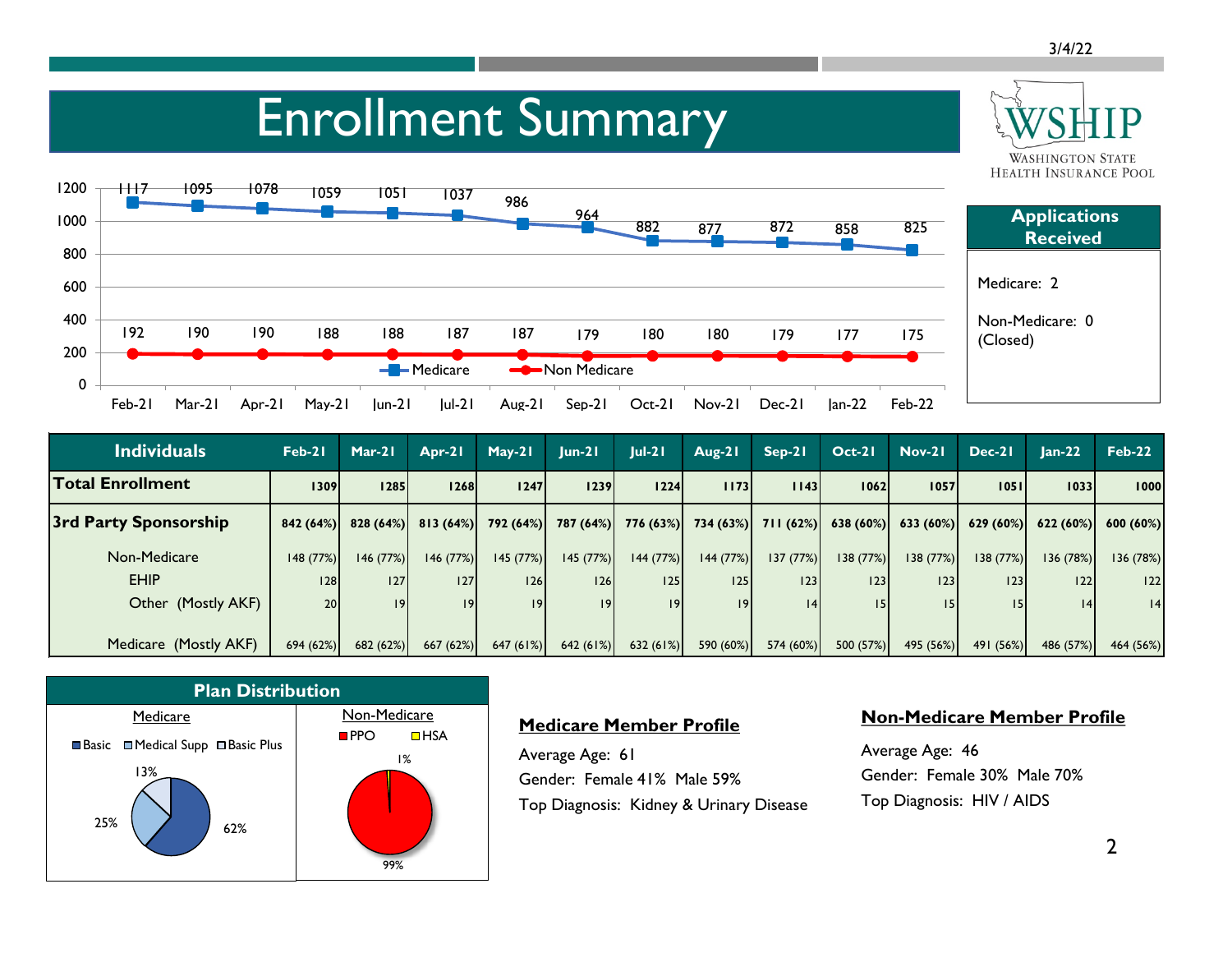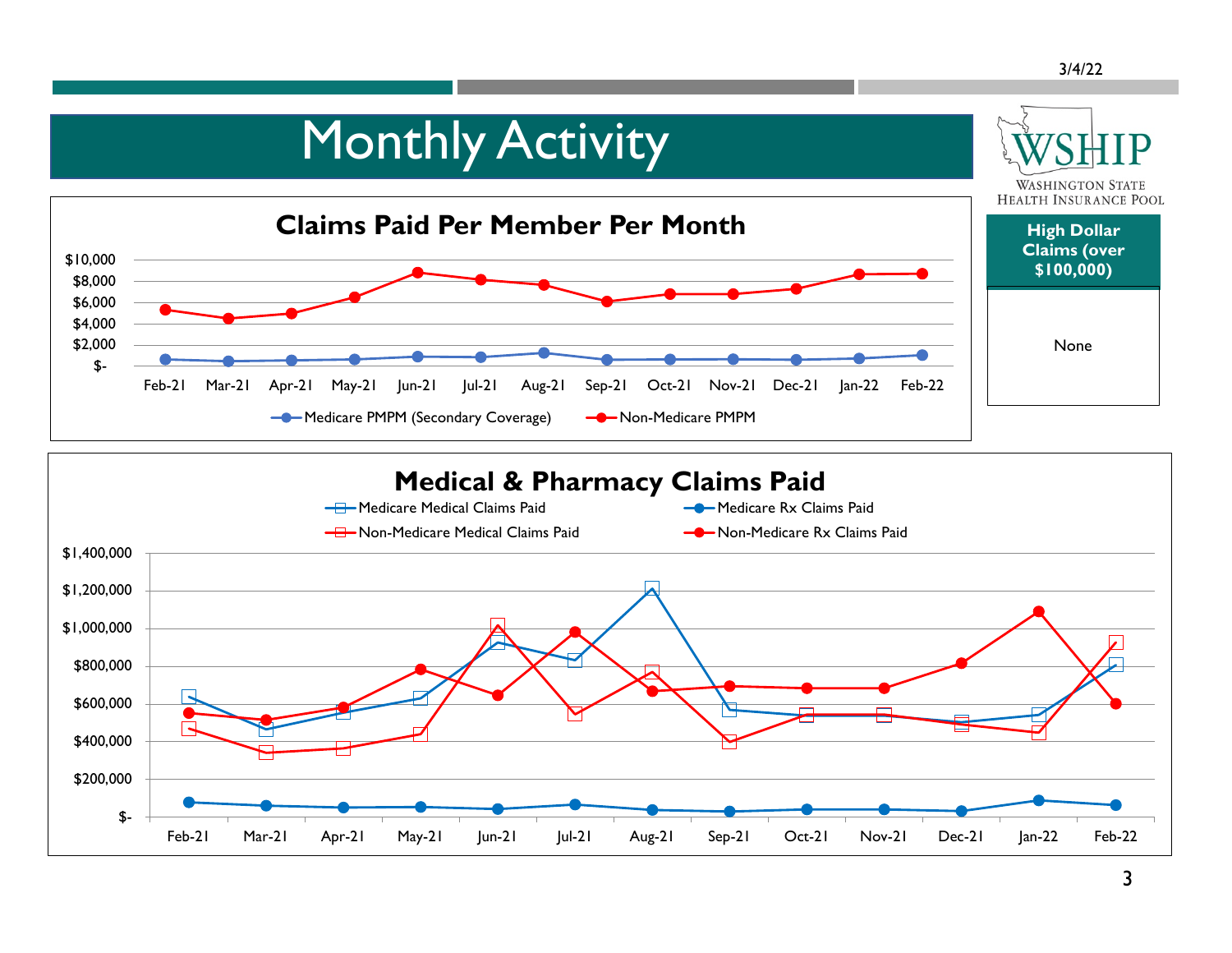## **Monthly Activity**



| <b>Service Levels</b>             |               |               |                                            |               |               |               |               |               |               |               |                                            |               |               |
|-----------------------------------|---------------|---------------|--------------------------------------------|---------------|---------------|---------------|---------------|---------------|---------------|---------------|--------------------------------------------|---------------|---------------|
| <b>Metric</b>                     |               |               | Feb-21   Mar-21   Apr-21   May-21   Jun-21 |               |               | $Jul-21$      |               |               |               |               | Aug-21   Sep-21   Oct-21   Nov-21   Dec-21 | $Jan-22$      | $Feb-22$      |
| <b>Customer Service:</b>          |               |               |                                            |               |               |               |               |               |               |               |                                            |               |               |
| Average Calls per Day             | 25            | 23            | 24                                         | 23            | 36            | 32            | 25            | 25            | 36            | 29            | 42                                         | 44            | 33            |
| Speed of Answer (Standard 60 Sec) | $ $ $ $ 8     | 157           | 94                                         | 56            | 67            | 57            | 53            | 48            | 46            | 43            | 55                                         | 87            | 270           |
| Top Call Reason                   | <b>Status</b> | <b>Status</b> | <b>Status</b>                              | <b>Status</b> | <b>Status</b> | <b>Status</b> | <b>Status</b> | <b>Status</b> | <b>Status</b> | <b>Status</b> | <b>Status</b>                              | <b>Status</b> | <b>Status</b> |
|                                   |               |               |                                            |               |               |               |               |               |               |               |                                            |               |               |
| <b>Claims:</b>                    |               |               |                                            |               |               |               |               |               |               |               |                                            |               |               |
| <b>Claims Processing Accuracy</b> | 99.1%         | 98.8%         | 100.0%                                     | 98.8%         | 99.0%         | 99.6%         | 99.6%         | 99.3%         | 99.6%         | 98.1%         | 99.5%                                      | 100.0%        | 100.0%        |
| (Standard 97%)                    |               |               |                                            |               |               |               |               |               |               |               |                                            |               |               |
| 30-Day Clean Claims Processing    | 100.0%        | 100.0%        | 100.0%                                     | 100.0%        | 100.0%        | 100.0%        | 100.0%        | 100.0%        | 100.0%        | 100.0%        | 100.0%                                     | 100.0%        | 100.0%        |
| (Standard 100%)                   |               |               |                                            |               |               |               |               |               |               |               |                                            |               |               |